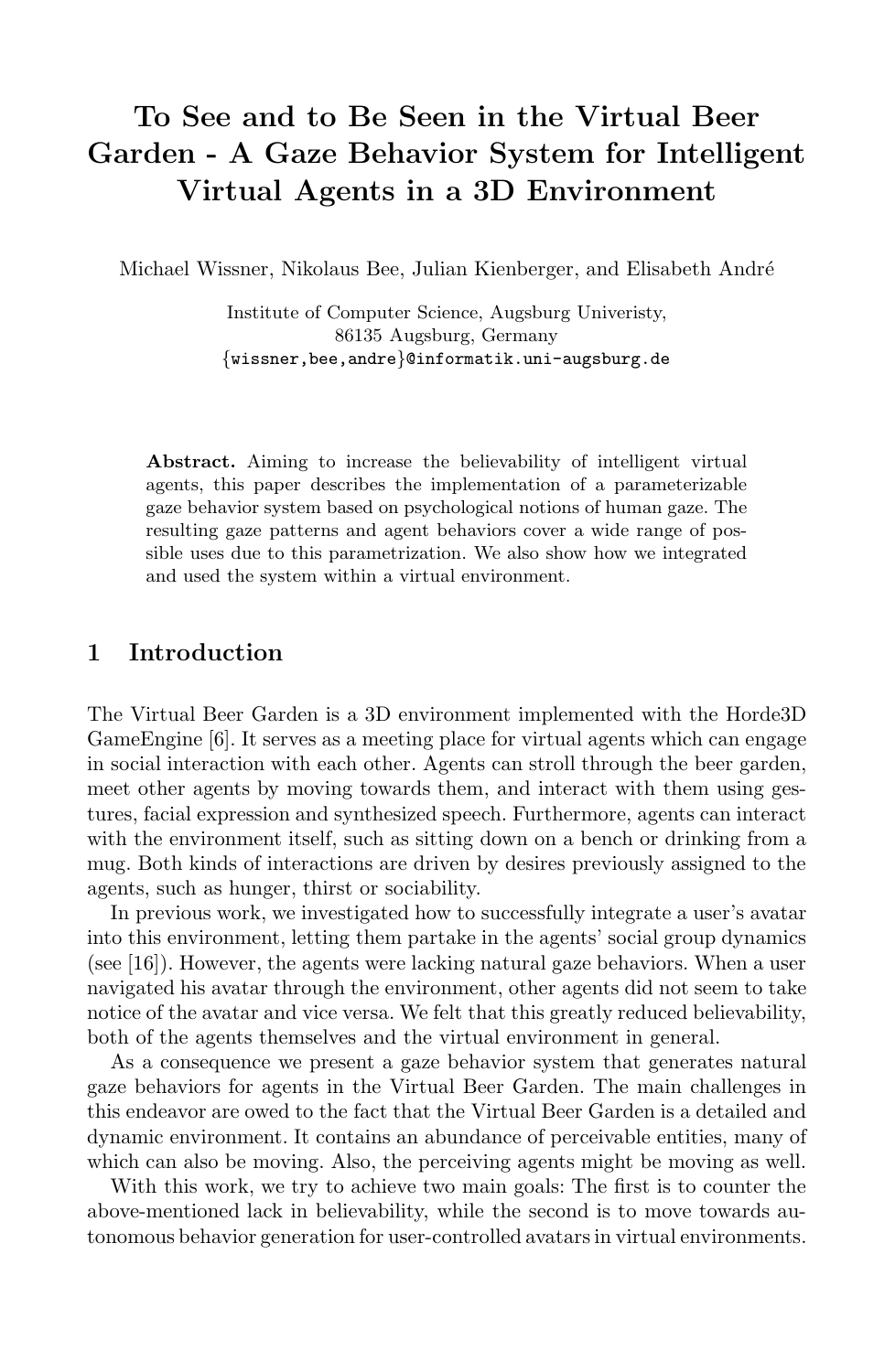# <span id="page-1-0"></span>**2 Related Work**

There are several psychological notions of human gaze and attention which we should take into account when creating gaze behaviors for virtual characters. One is the control of gaze which can be either top-d[own](#page-7-0) or bottom up. Top[do](#page-7-1)wn or endogenous control comes from within, is based on an active decision and serves a task- or goal-oriented purpose. Bottom-up or exogenous control is created by an external stimulus, such as a sudden motion (see Posner [15], Wolfe [19], Neisser [9]).

The second is the orientation of attention and how attention can be shifted. Overt attention is the process of actually directing the eyes towards a target, thus shifting the entire field of view. Covert attention, on the other hand, is the mental process of just focusing on a target without moving the eyes (see [15]).

Finally, Wolfe [19] states that a human's visual field contains far more information than the perceptual system can handle. He describes two ways to solve this: One is to limit the amount of information that is sensed, the other is to limit the amount of sensed information that is actually perceived.

Plenty of previous work exists on gaze behavior for virtual characters. Table 1 shows the related work as well as our approach, with the behavior of the respective characters characterized by the following criteria: Embodiment (Talking Head, Torso or Full Body), Number of agents with gaze behavior, Autonomy (completely autonomous agents or semi-autonomous user avatars), Kind of Interaction (towards the user or other characters, with "User (\*)" indicating

|                               | Embodiment Agents Autonomy Interaction Locomotion |                |         |            |                   |
|-------------------------------|---------------------------------------------------|----------------|---------|------------|-------------------|
| Bee et al. $[1]$              | Head                                              | $\mathbf{1}$   | Comp.   | User       | No                |
| Cohen et al. [2]              | Head                                              | 2 or           | Semi    | User and   | No                |
|                               |                                                   | Many           |         | Character  |                   |
| Gillies and Ballin [3]        | Full                                              | $\overline{2}$ | Semi    | Character  | No                |
| Gillies and Dodgson [4]       | Full                                              | 1              | Comp.   |            | Yes               |
| $Hill$ [5]                    |                                                   | 1              | Comp.   |            | -                 |
| Khullar and Badler [7]        | Full                                              | $\mathbf{1}$   | Comp.   |            | Yes               |
| Pedica and Vilhjálmsson [10]  | Full                                              | Many           | Semi    | Character  | Yes               |
| Pelachaud and Bilvi [11]      |                                                   | $\overline{2}$ | Comp.   | Character  | $\qquad \qquad -$ |
| Peters and O'Sullivan [12]    | Full                                              | 1              | Comp.   | Character  | Yes               |
| Peters et al. [13]            |                                                   | $\overline{2}$ | Comp.   | Character  | $\qquad \qquad -$ |
| Poggi et al. [14]             | Head                                              | 1              | Comp.   | User $(*)$ | No                |
| Vilhjálmsson and Cassell [17] | Torso                                             | $\overline{2}$ | Semi    | User       | Yes               |
| Vinayagamoorthy et al. [18]   | Full                                              | $\overline{2}$ | Semi    | User       | Yes               |
| Our Work                      | Full                                              | Many           | Comp.   | User or    | Yes               |
|                               |                                                   |                | or Semi | Character  |                   |

**Table 1.** Related Work on Virtual Characters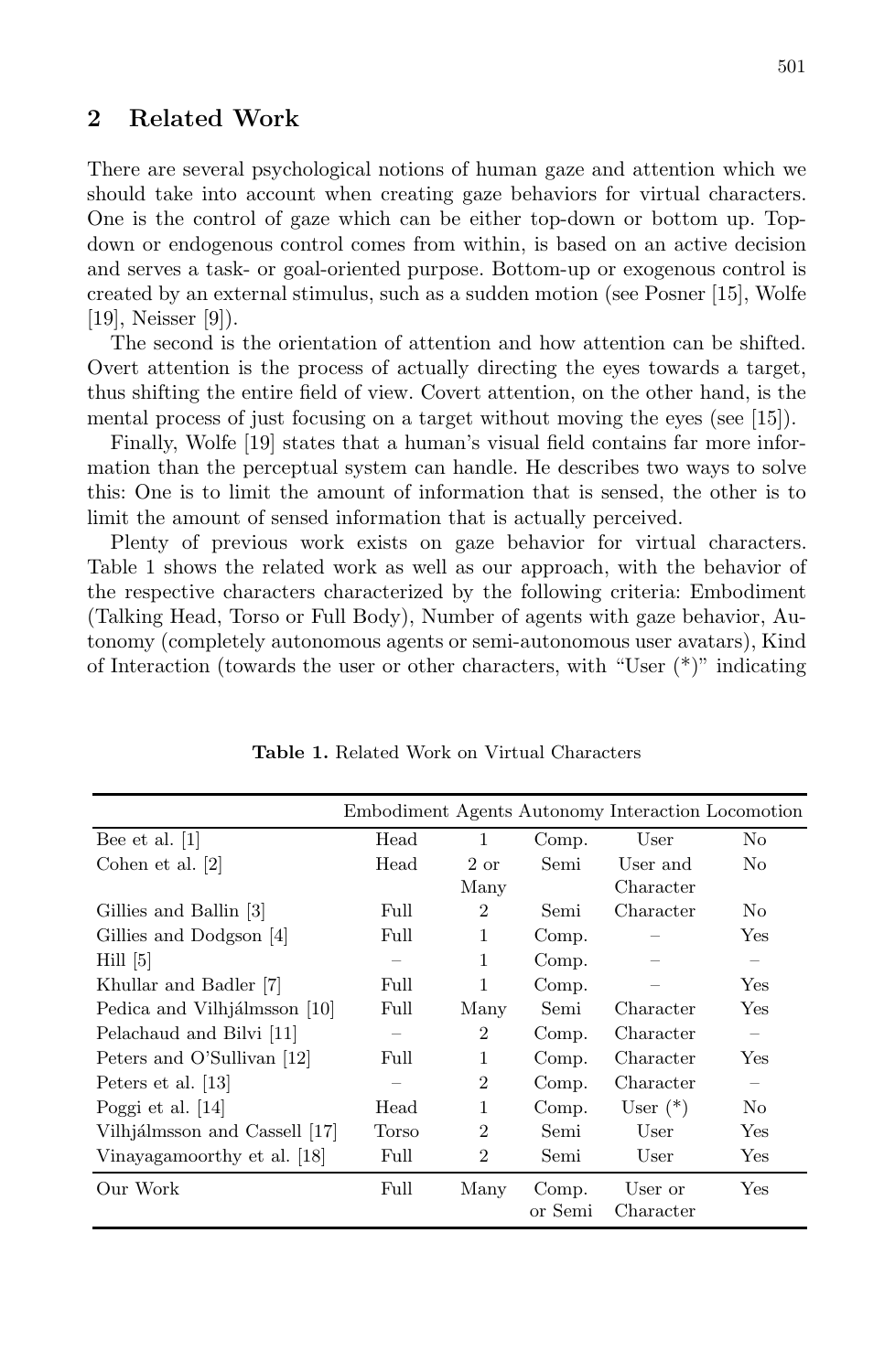one-way-communication without input from the user) and Locomotion (whether the characters in question move around). An entry of  $-$  means that a criterion is not applicable or not explicitly specified. Our system features many fully embodied agents that move around the environment. Their behavior can be either completely autonomous or semi-autonomous. Comparing this to the other entries in the table, we see that our approach covers a wide range of features (such as the possibility to switch the interaction target and autonomy) which makes the resulting agents and their behavior [su](#page-7-6)itable for an equal wide range of applications and scenarios for experiments.

### **3 Implemented Gaze Behavior System**

#### **3.1 Field of View**

While a human's visual field (i.e. the area in which the existence of other entities can be perceived) extends to about 95 degrees on either side (see [8]), we chose to limit our agents' field of view to an area in which entities can actually be identified. The corresponding parameter in our model is an angle that extends to either side of a centered and straight "focus line" affixed to the agent's forehead. Thus, as the agent's head turns, its field of view will shift as well.

Besides this horizontal limitation, the agent's field of view is also limited in regard to the distance at which entities can be identified: Each agent can have a certain number of perception areas, each defined by a radius around the agent and an identification probability. The closer an area (and any entities in it) is located to the agent, the higher the probability of successfully identifying an entity. Usually, this probability should be 100 percent for the area closest to the agent, and linearly decreasing in every further area. Outside of the last specified area the probability is zero and thus proper identification is no longer possible.

Figure 1 shows an agent along with its cone-shaped field of view, divided into four perception areas.



**Fig. 1.** An Agent's Field of View

502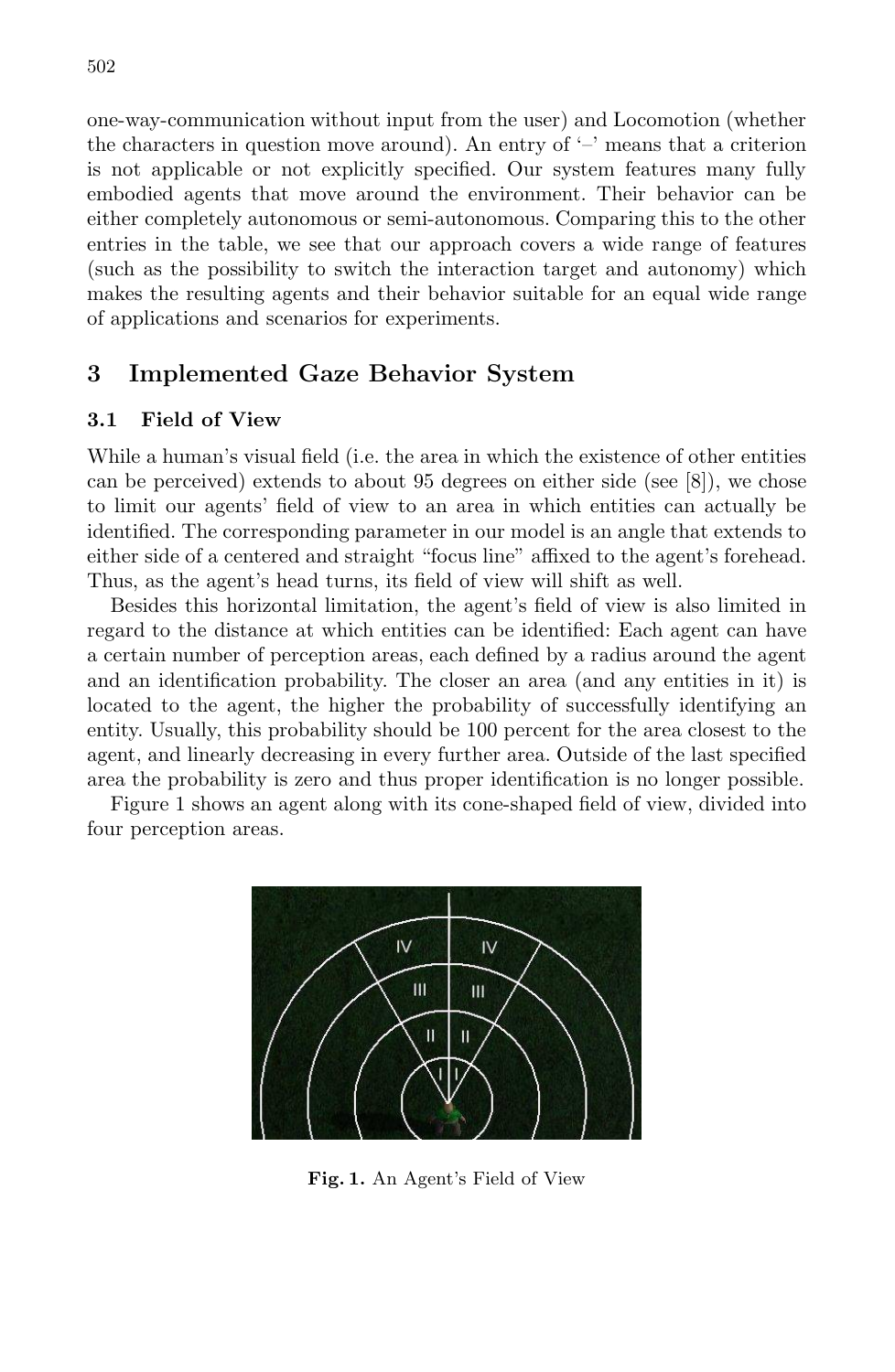#### **3.2 Perception and Identification**

In our gaze behavior system, the perception and identification process is distributed across three different modules: The monitoring module surveils an agent's field of view, checking whether other entities enter it, either because they moved on their own or because the agent itself moved or turned its head. The identification module tries to identify such entities, using the identification probability of the respective perception area within the field of view. Finally, the memory module keeps track of perceived entities and the area they were perceived in by putting them in one of two lists, depending on whether the identification was successful. These lists are used to ensure two things: First, there will be no further identification attempts for an already identified entity. Second, the next identification attempt for an unidentified entity will only happen if the entity appears in a nearer perception area. The reason behind this is that it would be unrealistic if the agent, after not being able to identify a target, could suddenly identify it from the same or a greater distance.

#### **3.3 Implemented Gaze Patterns**

We implemented four different kinds of gaze patterns for our virtual agents:

- **–** Looking straight ahead: This is an agent's basic gaze behavior, it will just gaze straig[ht](#page-7-3) ahead without shifting its field of view.
- **–** Idle-viewing: After standing still for a certain, specified amount of time, an agent's gaze will start wandering around, performing what we call idleviewing. This is done by selecting random points in space and having the agent look at each of them one by one, slowly turning the head in between. These points are not entirely random, however, as they are only generated within the boundaries of the agent's field of view, both on the horizontal and the vertical axis. Other names for this pattern include "undirected attention" [4] or "spontaneous looking" [12].
- **–** Visual search: To improve an agent's chance of spotting entities of interest, the visual search pattern can be employed. Here, the agent will slowly turn its head left and right, as far as the edges of its field of view. Thus, by alternately turning until the "focus line" is aligned with the respective former edge of the field of view, the area covered by the agent's gaze is essentially doubled. As an example, if the agent's field of view was 60 degrees, a search would be started by turning its head 30 degrees to the right. The field of view is still 60 degrees but now it covers the area from zero to 60 degrees, as opposed to the range from -30 to 30 degrees when the agent was looking straight ahead. After that, the agent would turn its head all the way to -30 degrees. Altogether, the agent's gaze now covers the area from -60 to 60 degrees, though not at the same time.
- **–** Fixating: When an agent perceives (but not necessarily identifies) an entity of interest, the agent will stare at it for a short time, fixing its "focus line" on this target. Afterwards, the agent will continue with whichever behavior it was performing before (such as idle-viewing).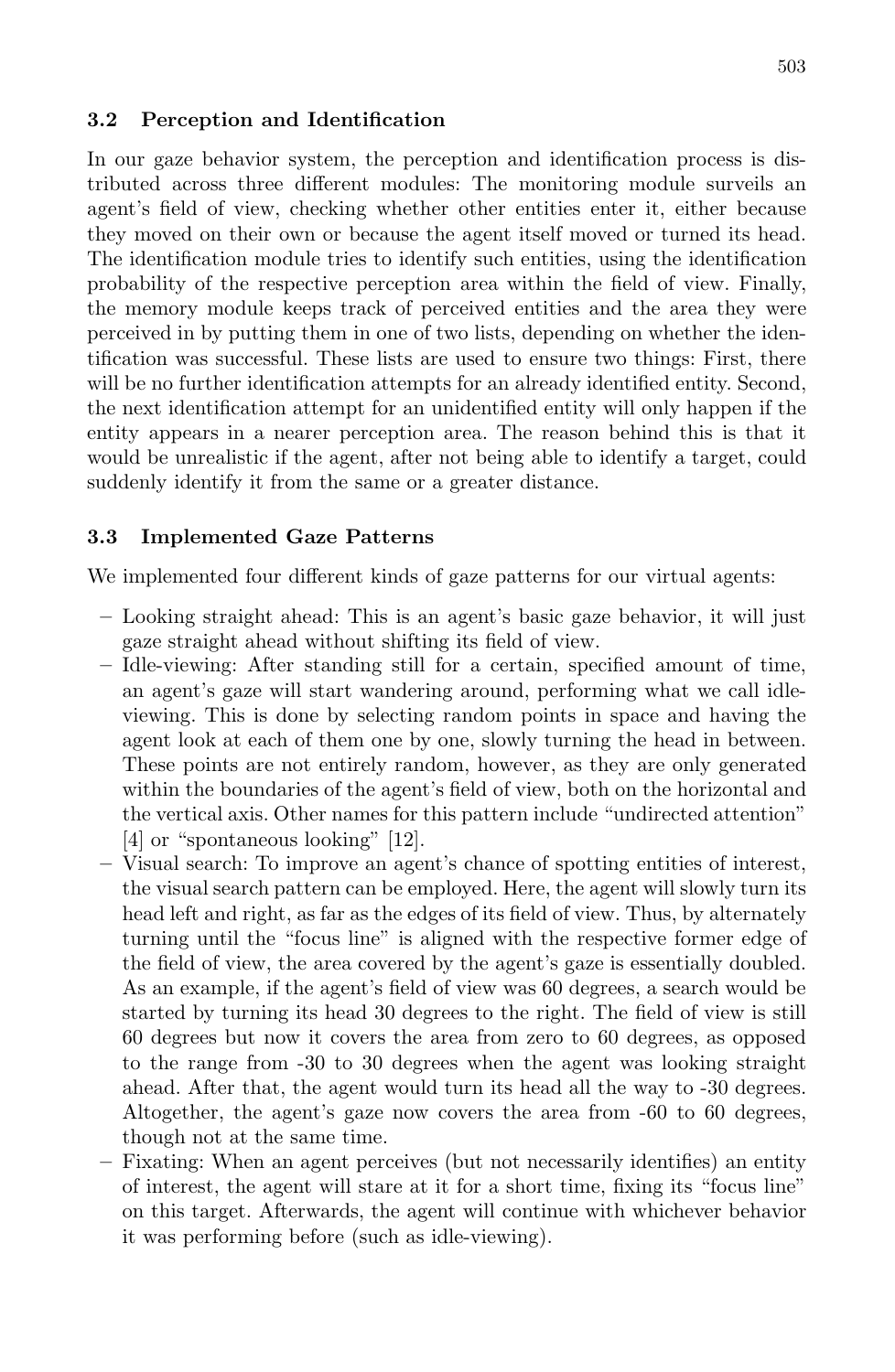The Horde3D GameEngine contains a module for Inverse Kinematics, allowing for agents to point to arbitrary points in space with any of their limbs. This allowed us to very easily implement the above-mentioned patterns by simply turning an agent's head, along with its "focus line", towards a specific point in space.

#### **3.4 Overall Agent Gaze Behaviors**

By applying and combining the four gaze patterns mentioned previously, we created three different overall gaze behaviors for our agents. Whenever an agent is added to the virtual environment, it is given one of these behaviors which will govern its actions. However, to create more diversity among the agents (even those employing the same behavior), each behavior can be further customized by adjusting the parameters explained throughout this chapter.

- **–** Stationary: A stationary agent is just perceiving its surroundings, it is standing still and gazes straight ahead, without moving around or turning its head. However, after having identified another entity, it will first stare at them and then react in a previously specified manner appropriate to said entity.
- **–** User-controlled: This agent can be directly controlled by a user and becomes their avatar within the virtual environment. The user can navigate the agent through the environment and the agent will gaze straight ahead while walking. As soon as the user no longer provides any input, the agent will stop and start idle-viewing. Regardless of moving or not, the agent will always react to other entities (as described above for a stationary agent).
- **–** Autonomous: An autonomous agent moves around th[e](#page-1-0) environment on its own by following a set of previously defined waypoints, stopping now and then. When doing this, its gaze behavior is similar to that of a user-controlled avatar. However, an autonomous agent can decide to enter a special search mode. While in this mode, the agent will still move between waypoints but it will stop and perform a visual search at some points for a specified amount of time.

Comparing our approach with the psychological notions described in chapter 2, we find that our system contains both endogenous (e.g. visual search) and exogenous (fixating perceived entities) causes of gaze behavior. In case of a conflict between these, exogenous control takes precedence by interrupting other behaviors. Furthermore, our model includes both forms of attention, covert (agents can perceive entities anywhere within their field of view) and overt (agents fix their gaze on entities of interest). Also, we prevent perceptual overload by limiting the amount of sensible entities to a predefined set.

#### **4 Sample Application**

As a show case and testing environment for our gaze behavior system, we created a sample application within the Virtual Beer Garden.

504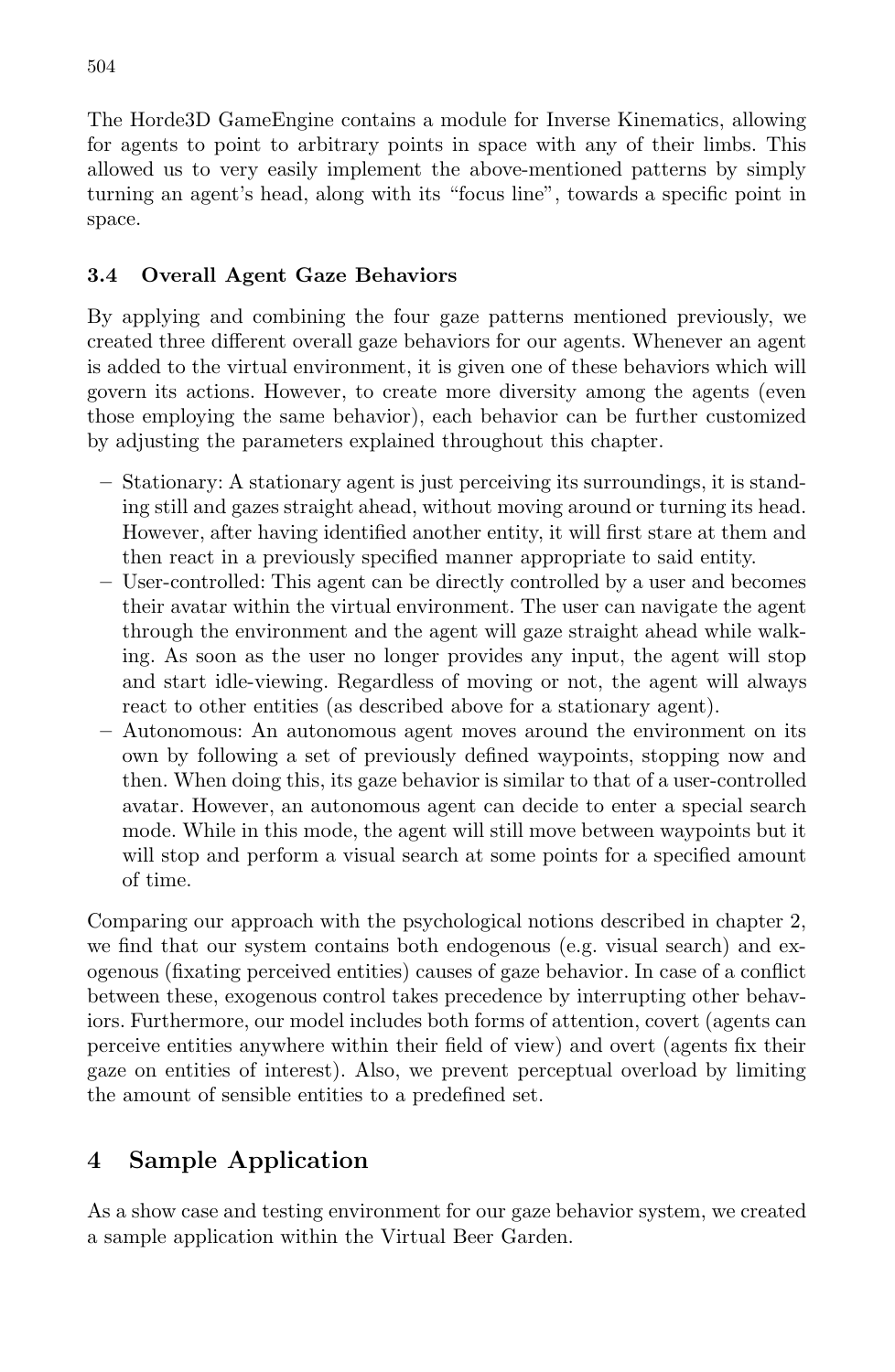This sample application contains eleven stationary agents and one "protagonist" agent that can either be autonomous or controlled by the user. Each of the stationary agents belongs to one of three categories in regard to its relationship to the protagonist: The protagonist can either have positive, negative or neutral feelings towards each of them (similar to [3], where agents' affiliations influence their behavior). Each agent also has a unique name that serves as an identifier. In this scenario there are no other entities of interest besides the other agents.

The application displays additional information for the user, including which behavior the protagonist is currently employing, its current status (moving, idleviewing, searching), other agents currently within its field of view along with the respective perception areas and the last successfully identified agent. Figure 2 shows this additional information as the protagonist approaches and idly gazes upon a group of other agents. Also note the representation of the "focus line". The user can either start to steer the protagonist into the beer garden and towards the other agents or switch it to autonomous behavior. As soon as the protagonist successfully identifies another agent, it is able to read that agent's name from the environmental annotation. Matching this name against an



**Fig. 2.** Protagonist perceiving (but not yet identifying) <sup>a</sup> Group of other Agents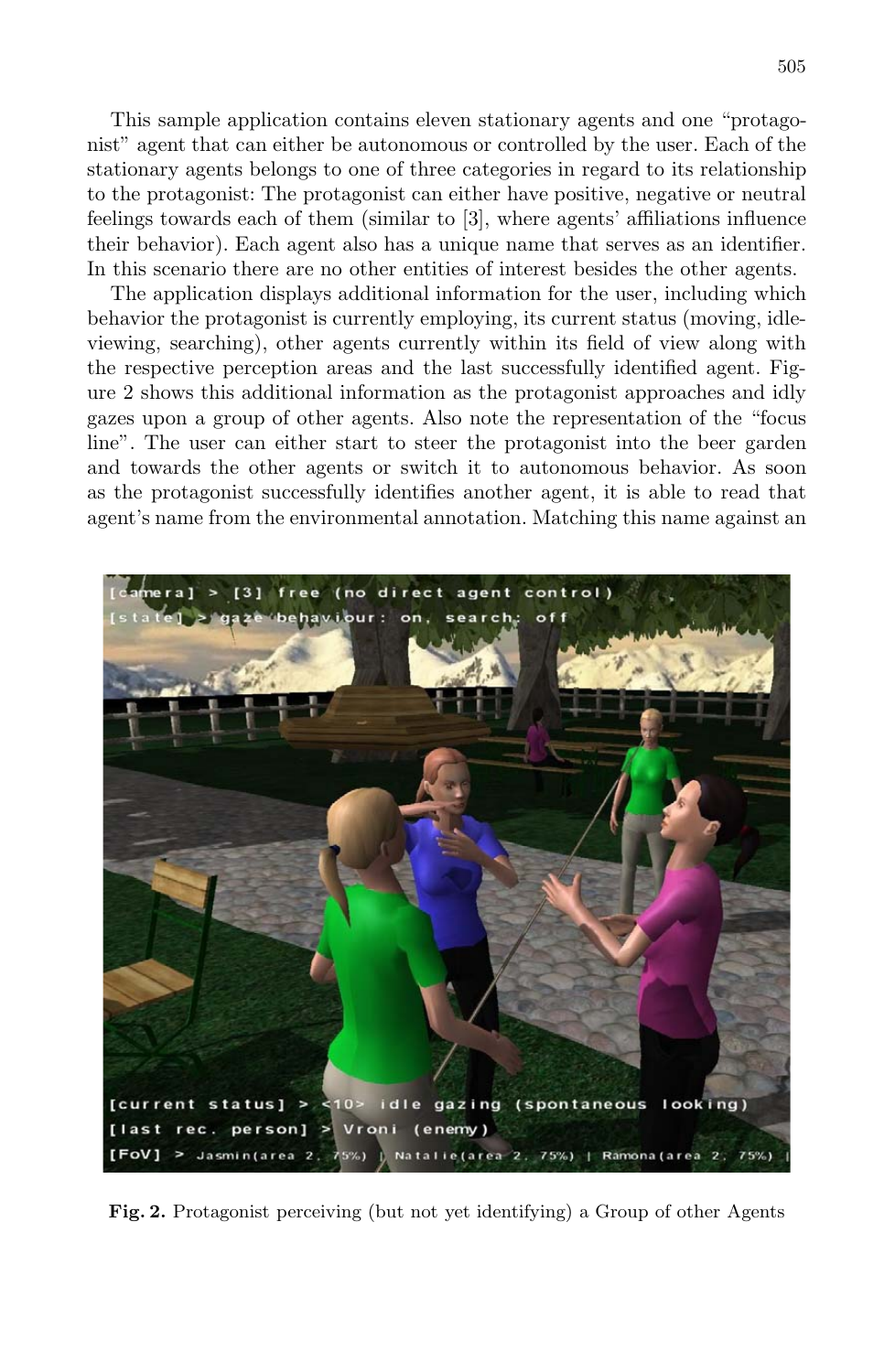internal representation, the protagonist can then determine its feelings towards that agent and react accordingly. This comprises waving for positive feelings, no action for neutral feelings and suddenly averting gaze for negative feelings.

We used the sample application to conduct an informal study which showed that the integration of our gaze system into the beer garden resulted in a higher believability of the agent behavior: The impression, that agents can really see other agents and can be seen by them while walking around the environment removes of one the main impairments of believability we had with the previous version of the beer garden. Also, although the stationary behavior might not seem very sophisticated, we were satisfied with the results. By having the respective agents play animations that suggested preoccupation (e.g. eating, chatting or standing behind a counter), the fact that they were simply gazing straight ahead did not seem to impair believability. Finally, the visual search seemed a bit too mechanical in its current form with the agent coming to a full stop, then looking around and then moving again.

## **5 Conclusion and Future Work**

We implemented a gaze behavior system for virtual agents in a virtual 3D environment, covering different kinds of gaze behaviors such as idling or those motivated by extrogenous or endogenous factors.

A main feature of our approach is the easy customization for each agent's behavior. This parametrization allows us to experiment with different variations of gaze behaviors that can be used within any virtual environment.

We integrated the implemented gaze behavior system into a test application, the Virtual Beer Garden, and conducted an informal study.

Ideas for future work include an improvement in the visual search pattern, the addition of objects as entities of interest within the virtual environment, testing the gaze behavior system with multiple moving agents, an addition of gaze behavior for communicative purposes as well as a user studies to obtain a formal evaluation of our system and substantiate our findings.

#### **Acknowledgments**

This work has been funded in part by the DFG under grant agreement RE 2619/2-1 (CUBE-G).

# **References**

- 1. Bee, N., André, E., Tober, S.: Breaking the ice in human-agent communication: Eye-gaze based initiation of contact with an embodied conversational agent. In: Intelligent Virtual Agents (IVA) (in press, 2009)
- 2. Cohen, M., Colburn, A., Drucker, S.: The role of eye gaze in avatar mediated conversational interfaces (2000)